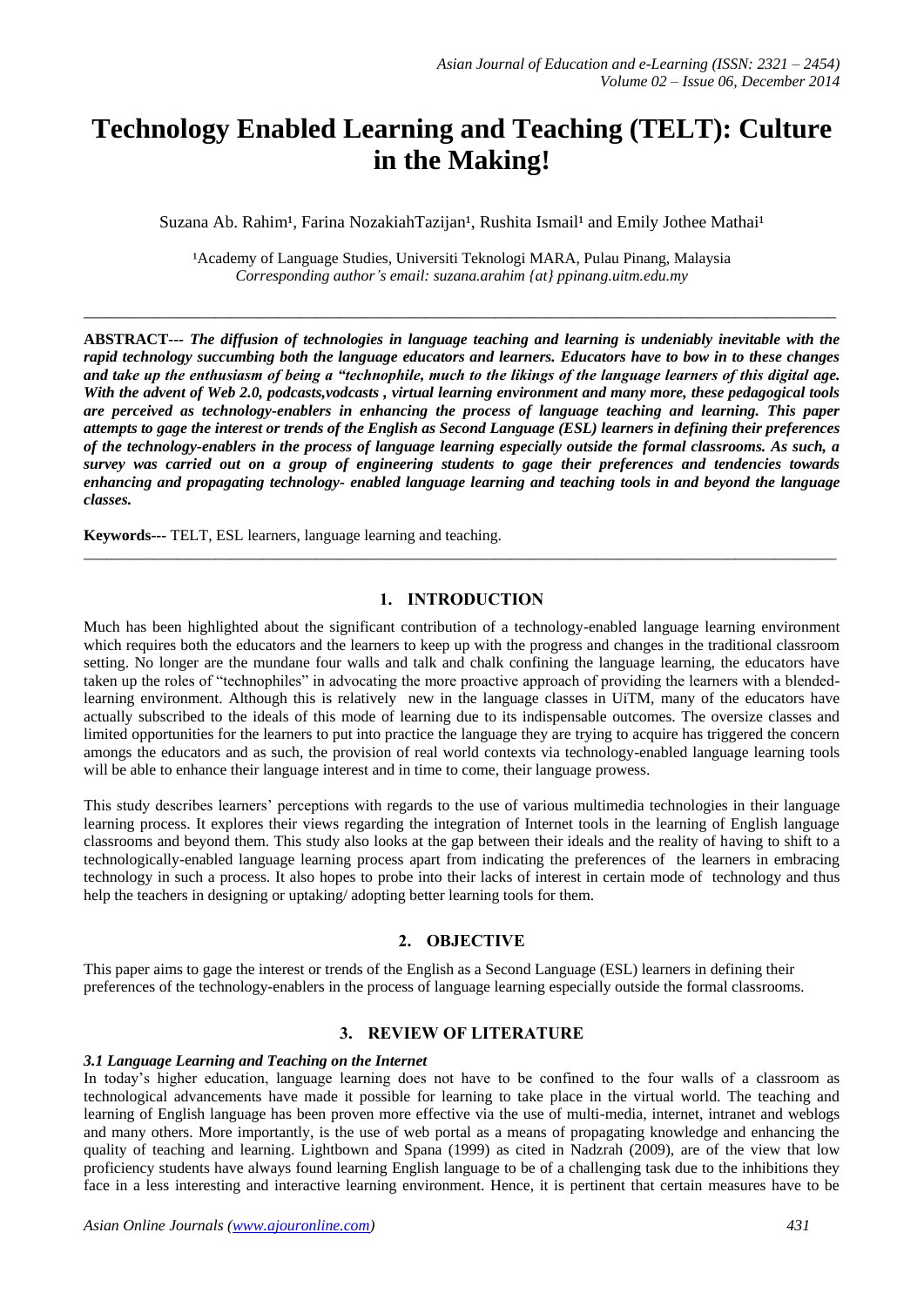taken in order to motivate the students to actively participate in a learning environment that will boost their interest in pursuing the language.

The potential of ICT and new media and its impact on language learning is nothing new. This is especially true whereby the role it plays in enhancing language learning process is evident towards the learners. The new term coined to represent the upcoming and trendier teaching and learning mode is blended learning. Blended learning as defined by McSporran and King (2002) consists of various delivery methods tailoring the needs of a wide range of audience in multi-subjects. Be it of electronic options comprising e-learning classes, learning management systems and the many online tools to the traditional mode of the face-to-face method propagating autonomous learning. The integration of these delivery methods are believed to benefit language learners in particular as motivation and the diverse needs of ESL learners do contribute a significant role in their achievement of mastering the language. Thus, it is pertinent and imperative that their preferences and trends in the ICT and new media be gaged in order for the educators to cater to their needs as ESL language learners.

Meanwhile, Ismail et al. (2010) highlight the benefits of an e-learning portal to adult learners in University Sains Malaysia whereby it is found that a majority of the users agreed that they have gained a lot from the use of the portal. If such advantages have been reported for distance learners where face-to-face interaction is minimal, there could be more benefits in store for UiTM learners who not only are involved in active classroom participation but also outside classroom environment.

## Table 1 Technologies available

 Learning/content management systems (LMSs/CMSs) include Blackboard, Drupal, Joomla, Moodle and Sakai. Moodle, in particular, is a very popular free LMS adapted to online courses at many universities and schools.

 Communication tools include Gmail, Skype, TokBox, Windows Live Messenger, Yahoo! Messenger, Jabberwacky, Verbot, MyBB, phpBB, Tangler and Voxopop. A good example of the communication tools is Skype, which is widely used for voice chatting and video conferencing.

 Live and virtual worlds are used for delivering live meetings and virtual word communities. Elluminate, Livestream, OpenSimulator, ActiveWorlds, Second Life, Ustream, Wimba Classroom and WiZiQ belong to this category.

 Social networking and bookmarking sites encompass Delicious, Diigo, Elgg, Facebook, Grouply, MySpace, Ning, SocialGo, LinkedIn, Twitter, Lang-8 and Livemocha.

 Blogs and wikis, including Blogger, Edmodo, Edublogs, LiveJournal, WordPress.com, PBWorks, Wikispaces and Penzu, are collaboratively used in many language classes.

 Presentation tools such as 280 Slides, Animoto, Empresser, Prezi, SlideRocket and Zoho Show offer innovative ways of presenting language-related materials.

 Resource sharing tools are one of the most valuable tools on the Web. They encompass Google Docs, TitanPad, Zoho Writer, Box.net, Dropbox, VoiceThread, Xtranormal, Flickr, Picasa, MyPodcast, PodOmatic, Glogster, Screenr, Slideshare, PhotoPeach, Dipity, OurStory, Jing, SchoolTube, TeacherTube, VideoPress, Vimeo, WatchKnow and YouTube.

 Website creation sites such as Google Sites, Jimdo, KompoZer, Mahara, Movable Type, SnapPages, Weebly, Webnode, Webs and Wix provide teachers and students with simple and easy ways to create their own Websites.

 Web exercise creation tools such as ContentGenerator, SMILE, ESL Video, JClic, Hot Potatoes, Quia, Lingt and Listen and Write enable teachers to create language exercises themselves.

 Web search engines designed to search for information on the Web include Ask.com, Bing, Google and Yahoo! Search.

 Dictionaries and concordancers are language reference tools, which include Dictionary.com, Merriam-Webster Online, YourDictionary.com, Compleat Lexical Tutor, Forvo, Howjsay, Visuwords, OneLook Dictionary Search and VLC Web Concordancer.

 Utilities that can be useful for language learning activities include CalculateMe, CalendarFly, Doodle, ClustrMaps, Currency Converter, Dvolver Moviemaker, Google Earth, Lesson Writer, Storybird, Cacoo, Mindmeister, Mindomo, Remember the milk, SurveyMonkey, Voki, Time and Date, TinyURL.com, W3C Link Checker, Wallwisher, Wayback Machine and Wordle.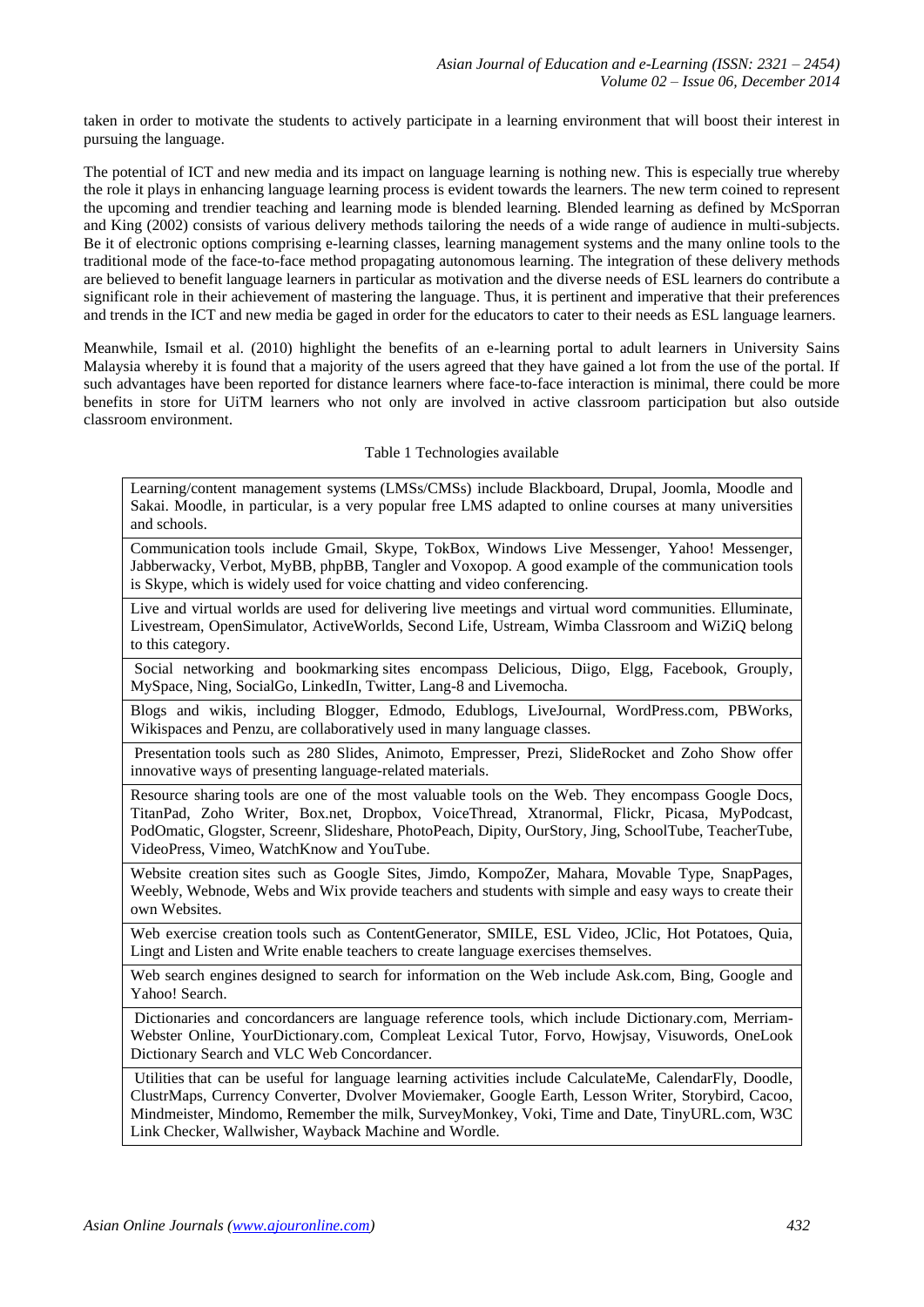## *3.2 Types of Online tools*

The trends in language learning are changing rapidly with the advancement of technologies. Generally,the online tools are divided into twelve categories as Figure 1. (Son, 2011). The Online Tools (OTLT) are categorised in learning/content management systems; Live and virtual worlds ; Blogs and wikis; Resource sharing, Web exercise creation ; Dictionaries and concordancesCommunication;Social networking and book marking; Presentation;Website creation ;Web search engines and utilies.



Figure 1 Categories of Online Tools For Language Teaching

As the demand towards technologies is increasing, many students opt for this way to acquire their learning. This is mainly due to the reasons of availability of input or sources which are vast and easily accessible for learners to acquire language compared to the traditional classroom teaching. By having these choices, it allows the technology enabled learning and teaching tools to become a popular choice for learners. Learners are easily attracted to technology tools of learning as they find it easy to access the sources, interesting and interactive materials available. Some of the technologies mentioned are as indicated in the respective table.

However, due to the rapid development and vast changes in technology, these are some of the popular tools listed by directory of online tools.

# **4. METHODOLOGY**

#### *4.1 Participants*

This study examined 90 second and third semester diploma students who are taking up Intermediate English and English for Academic Purposes courses in UiTM Penang. These students are pursuing Civil and Mechanical Engineering and have to take up six hours of English Language classes per week.

#### *4.2 Data collection*

This study adopted a quantitative analysis whereby the respondents are given time to answer the questionnaire survey distributed via an online survey. The questionnaire was administered to elicit relevant information relating to respondents' perceptions of and their preferences towards the use of ICT and Multimedia in language learning. The questionnaire was adopted from the survey conducted on a "Study On The Impact Of Information And Communications Technology (ICT) And New Media On Language Learning" (2009).

## *4.3 Instruments*

The first part of the survey dealt with some background information of the respondents and their usage of technologies in their everyday life. Section B meanwhile highlighted the respondents' views on using technologies in relation to language learning.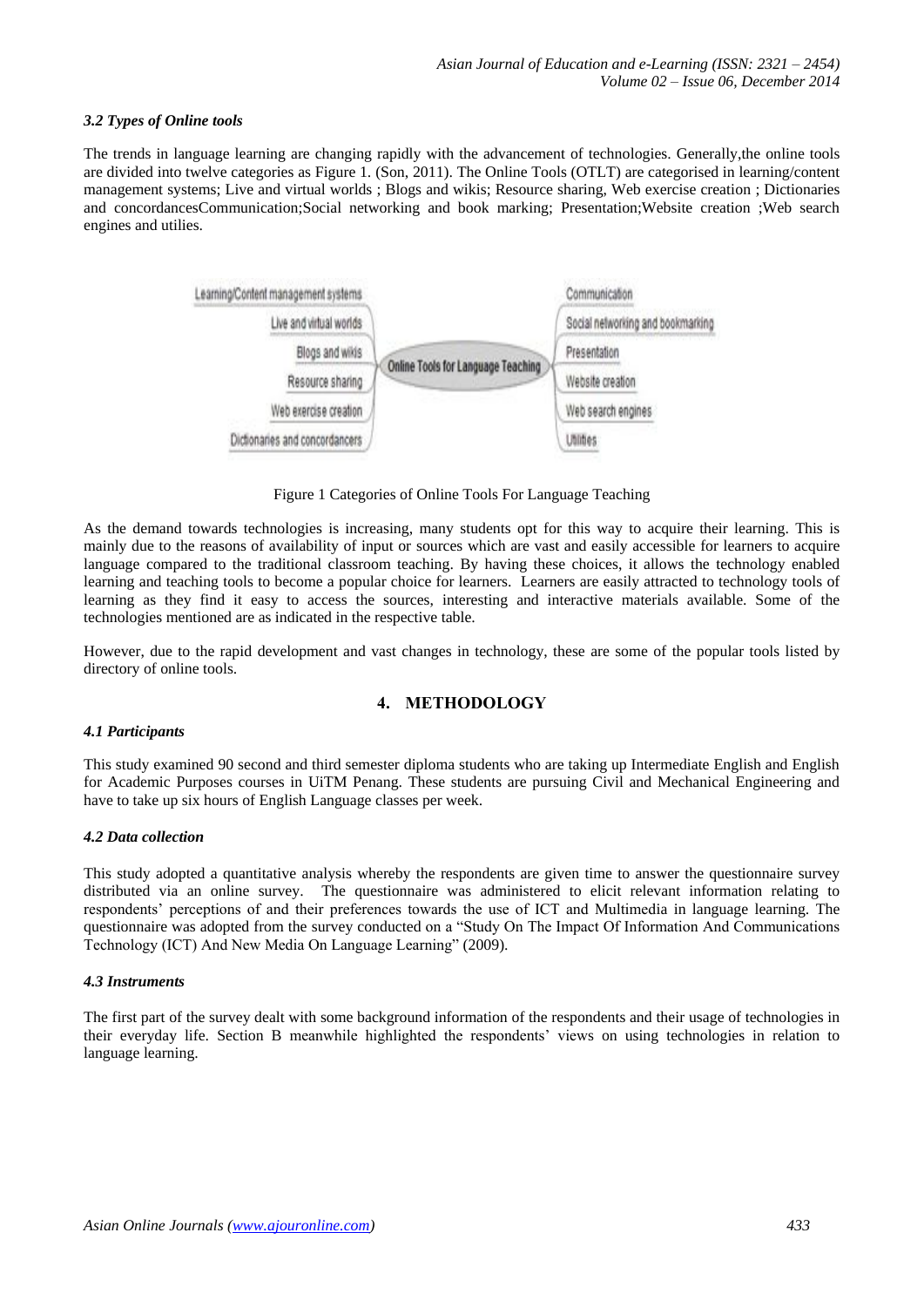# **5. RESULTS**

| <b>Answer Choices</b>             | <b>Responses</b> |
|-----------------------------------|------------------|
| non-existent                      | $0\%$            |
| an occasional addition            | 20%<br>15        |
| a regular component               | 36%<br>27        |
| the main medium                   | 54.67%<br>41     |
| I don't know / not relevant to me | 2.67%<br>2       |
| <b>Total Respondents: 75</b>      |                  |

#### Table 2 Using technologies for language learning

In attempting to see the link between the significant of technologies for language learning, it is found that the use of computers and technologies has been the main medium according to almost 55% respondents whose experience of learning a language in a course or any other systematic way. Meanwhile another 36% agree that the technologies has been a regular component, suggesting that they are not strangers to technologies where language learning is concerned.

Table 3 Technologies and applications that helped improve the language skills

|                                                      | <b>Strongly</b><br>Agree | Agree        | Neither agree nor<br>disagree | <b>Total</b><br><b>Strongly</b><br>disagree |    | Average<br><b>Rating</b> |
|------------------------------------------------------|--------------------------|--------------|-------------------------------|---------------------------------------------|----|--------------------------|
| Tv                                                   | 14.86%<br>11             | 45.95%<br>34 | 31.08%<br>23                  | $8.11\%$<br>6                               | 74 | 2.32                     |
| Computer                                             | 21.62%<br>16             | 39.19%<br>29 | 31.08%<br>23                  | 8.11%<br>6                                  | 74 | 2.26                     |
| Voice over<br>the internet                           | $16.67\%$<br>11          | 37.88%<br>25 | 40.91%<br>27                  | $4.55\%$<br>3                               | 66 | 2.33                     |
| <b>Films</b> on<br>DVD (with<br>subtitles or<br>not) | 17.14%<br>12             | 40%<br>28    | 37.14%<br>26                  | $5.71\%$<br>4                               | 70 | 2.31                     |

Amongst the many technologies and application that would have helped them improve their language skills ( at school, work,home or even in their leisure time) the respondents opted for computer,voice on the Internet, as well as films on dvd to have had some impact on them. This is the least expected since there are various applications namely blogs,vlogs, podcasts, mediaboards and social networking sites which are available to enhance their language skills. We have decided to look at these four variables that show a score of the lowest avarage rating among other variables. The reason for this is because the option scales of answers range from 1- strongly agree to 4-strongly disagree. Since the average rating for these four were found to be the lowest amongst other variables, a chi-square test has also been run bearing a result that all these four variables are of significant values of 0.00. In other words,there is a significant difference in students' response towards the selected ICT/Technologies variables that helped improve their language skills.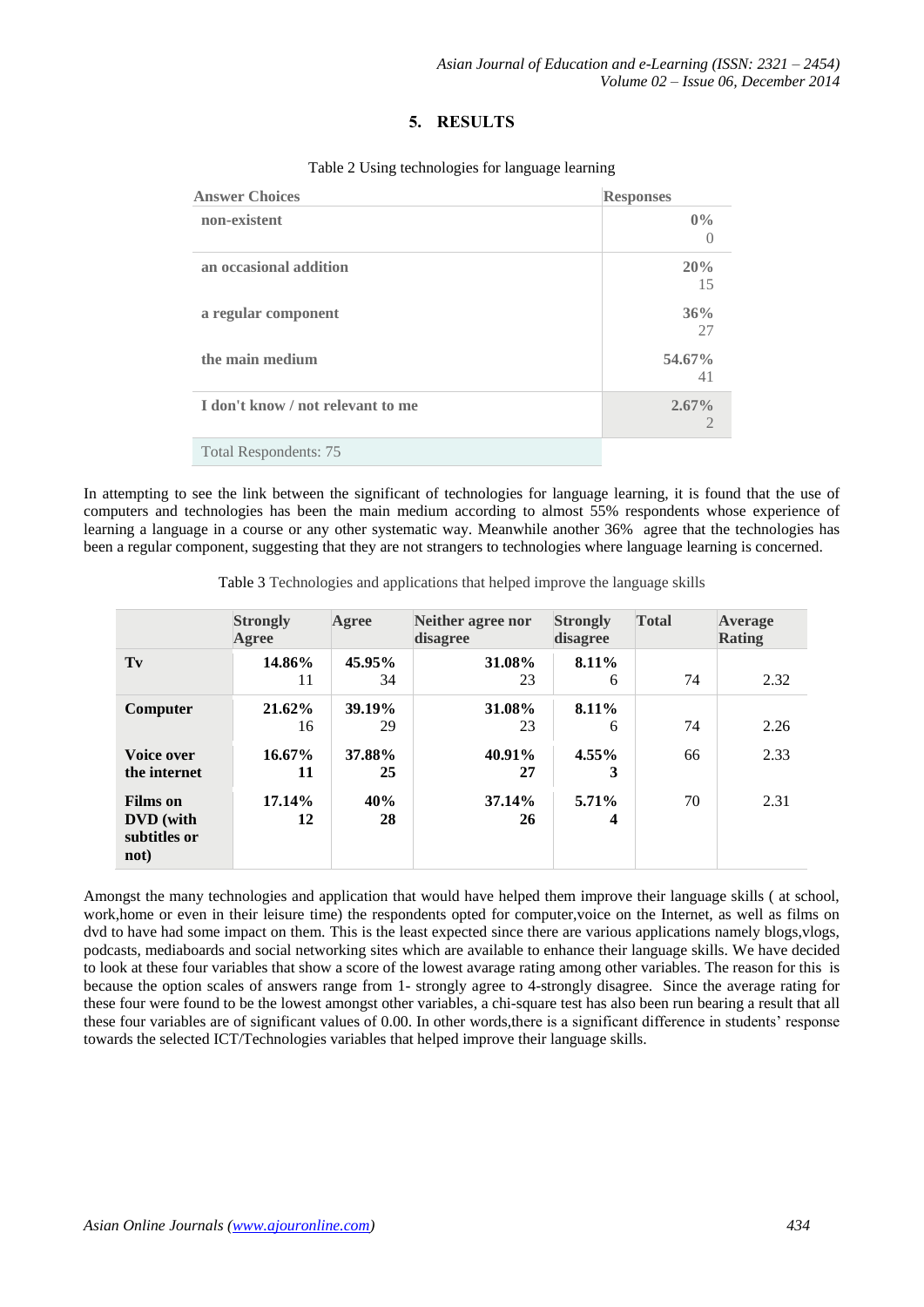|                                                                                    | N <sub>0</sub>             | Yes, only if free to<br><b>use</b> | Yes, even if<br>charged     | <b>Total</b> | <b>Average Rating</b> |
|------------------------------------------------------------------------------------|----------------------------|------------------------------------|-----------------------------|--------------|-----------------------|
| <b>Online learning</b><br>environments                                             | $6.85\%$<br>5              | 86.30%<br>63                       | $6.85\%$<br>5               | 73           | 2.00                  |
| <b>Face-to-face learning</b><br>environments                                       | 6.76%<br>5                 | 64.86%<br>48                       | 28.38%<br>21                | 74           | 2.22                  |
| <b>Blended learning</b><br>environments (a mixture<br>of face-to-face and online)  | $4.11\%$<br>3              | 83.56%<br>61                       | $12.33\%$<br>$\overline{Q}$ | 73           | 2.08                  |
| <b>Environments intending to</b><br>help you explore new<br>learning opportunities | $2.70\%$<br>$\overline{2}$ | 83.78%<br>62                       | $13.51\%$<br>10             | 74           | 2.11                  |

Table 4 Preference of usage in studying a language

The majority of respondents also revealed that they would prefer to learn or take up a language in online learning environments more, followed by a close 83.5% in blended learning environment ( a mixture of face to face and online). Nonetheless this mode of learning preference has to come free for them to have opted for such a stand.

|                                                      | <b>Strongly</b><br>Agree | Agree           | Neither agree<br>nor disagree | <b>Strongly</b><br>disagree | <b>Total</b> | Average<br><b>Rating</b> |
|------------------------------------------------------|--------------------------|-----------------|-------------------------------|-----------------------------|--------------|--------------------------|
| to speak a<br>language better                        | 23.94%<br>17             | $67.61\%$<br>48 | $7.04\%$<br>5                 | $1.41\%$                    | 71           | 1.86                     |
| to understand                                        | $26.39\%$                | 65.28%          | $6.94\%$                      | $1.39\%$                    |              |                          |
| others better when<br>they speak                     | 19                       | 47              | 5                             |                             | 72           | 1.83                     |
| with reading in a<br>language                        | $23.61\%$<br>17          | 72.22%<br>52    | 2.78%<br>2                    | $1.39\%$                    | 72           | 1.82                     |
| with writing in a<br>language                        | 15.28%<br>11             | 76.39%<br>55    | $6.94\%$<br>5                 | $1.39\%$<br>1               | 72           | 1.94                     |
| to become more<br>confident in using<br>the language | 18.31%<br>13             | 71.83%<br>51    | 8.45%<br>6                    | $1.41\%$<br>1               | 71           | 1.93                     |

Table 5 Perception on technologies to be of assistance :

Based on the respondents' perception or belief, this survey question aims at gaging their perceived needs whereby technologies could help them in the following variables-

While almost 96% strongly agree and agree that technologies could help them with reading in a language, another 91.5% stated their belief that technologies could help them with writing in a language. Some 90% also responded that technologies would enable them to speak a language better with the presence of technologies.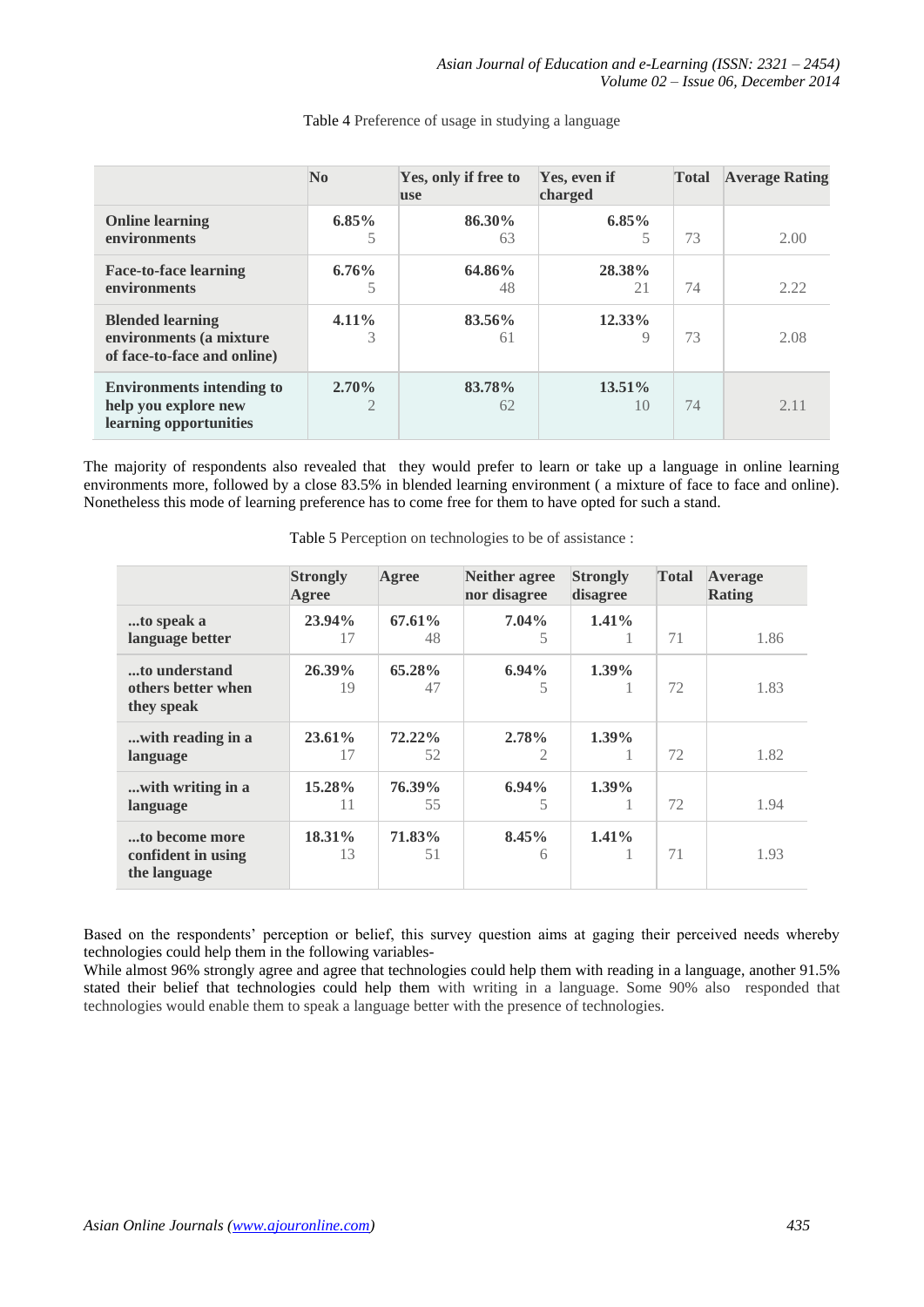|                                                                                                           | <b>Strongly</b><br>Agree  | Agree        | <b>Neither agree</b><br>nor disagree | <b>Strongly</b><br>disagree | <b>Total</b> | Average<br><b>Rating</b> |
|-----------------------------------------------------------------------------------------------------------|---------------------------|--------------|--------------------------------------|-----------------------------|--------------|--------------------------|
| I am sceptical about the use<br>of technologies for language<br>learning                                  | 16.67%<br>12              | 62.50%<br>45 | $16.67\%$<br>12                      | 4.17%<br>3                  | 72           | 2.08                     |
| I would pay an additional<br>cost to use technologies in<br>language learning                             | 9.72%<br>7                | 55.56%<br>40 | 27.78%<br>20                         | $6.94\%$<br>5               | 72           | 2.32                     |
| People learn languages<br>differently when they use<br>technologies                                       | 13.89%<br>10 <sup>2</sup> | 72.22%<br>52 | 12.50%<br>$\mathbf Q$                | 1.39%<br>$\mathbf{1}$       | 72           | 2.01                     |
| A language learner is more<br>autonomous and flexible<br>when using technologies                          | 13.89%<br>10              | 65.28%<br>47 | 18.06%<br>13                         | 2.78%<br>2                  | 72           | 2.10                     |
| Language learning is more<br>collaborative when using<br>technologies                                     | 13.89%<br>10              | 65.28%<br>47 | 19.44%<br>14                         | 1.39%<br>-1                 | 72           | 2.08                     |
| <b>Technologies give learners</b><br>access to more authentic<br>(real-life) language use                 | 13.89%<br>10              | 70.83%<br>51 | 13.89%<br>10                         | 1.39%<br>1                  | 72           | 2.03                     |
| <b>Using technologies can</b><br>motivate me more to learn a<br>language                                  | 11.27%<br>8               | 76.06%<br>54 | 11.27%<br>8                          | $1.41\%$<br>1               | 71           | 2.03                     |
| Using technologies to learn<br>a language can help me<br>improve in my studies<br>and/or my work          | 12.50%<br>9               | 75%<br>54    | 11.11%<br>8                          | 1.39%<br>1                  | 72           | 2.01                     |
| Using technologies to learn<br>a language can help me<br>integrate better in the world<br>in which I live | 13.89%<br>10              | 70.83%<br>51 | 13.89%<br>10                         | 1.39%<br>1                  | 72           | 2.03                     |
| <b>Technologies in language</b><br>learning will increase in the<br>future                                | 19.44%<br>14              | 66.67%<br>48 | 12.50%<br>$\mathbf Q$                | 1.39%<br>1                  | 72           | 1.96                     |

Table 6 Perception in relation to technologies and language learning

At 86%, the respondents feel that people learn languages differently when they use technologies. In addition to this, is nearly 88% who responded that using technologies to learn a language can help them improve in their studies and work. Of significance is the perception that technologies can make learning more accessible and less threatening to them. This is recorded by almost 85% of the respondents who believe so. Technologies in language learning will increase in the future as noted by another 86% respondents indicating a possibility for them to willingly embrace technologies in the near future.

# **6. CONCLUSION**

It is imperative that these students' perceptions towards the trend and preferences of technologies enabled learning and teaching tools be noted since they are indicative of tools that will boost their interest in taking up language learning a step further. Educators should progress along this suggested line since the technologies would positively contribute to a better language learning environment, relevant to the volatile changes taking place in classrooms. More importantly, due to the rampant wave of the internet, the technologies enabled learning and teaching tools are continuously changing.